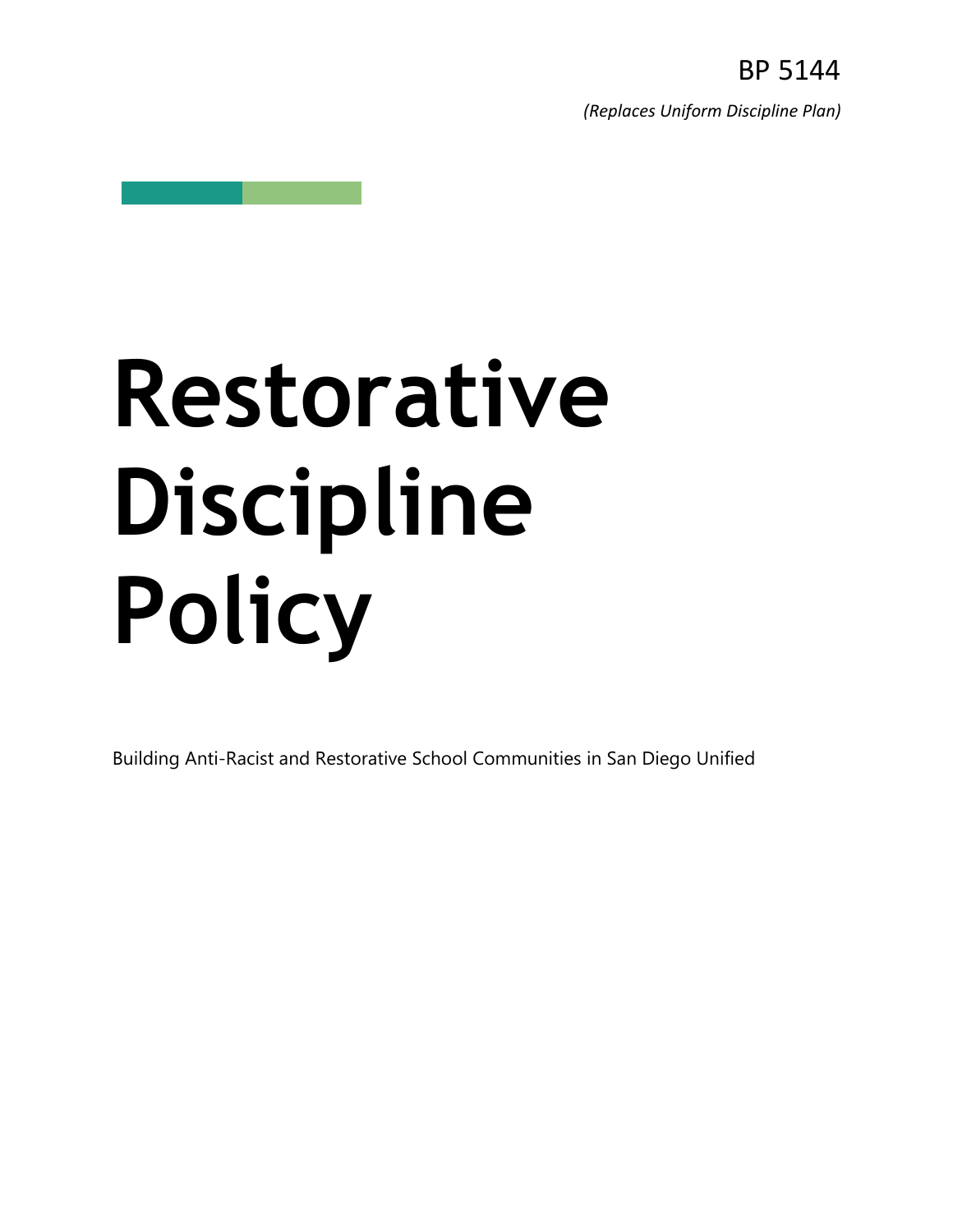# TABLE OF CONTENTS

# Our Restorative Approach

Preventive & Restorative District, School, and Classroom Practices

Classroom Referrals, Suspensions, and Expulsions\*

Restorative Response Matrix\*

Level 1

Level 2

Level 3

Level 4

School Site Implementation\*

Suspension and Expulsion Data by Subgroup

\*Subject to any required bargaining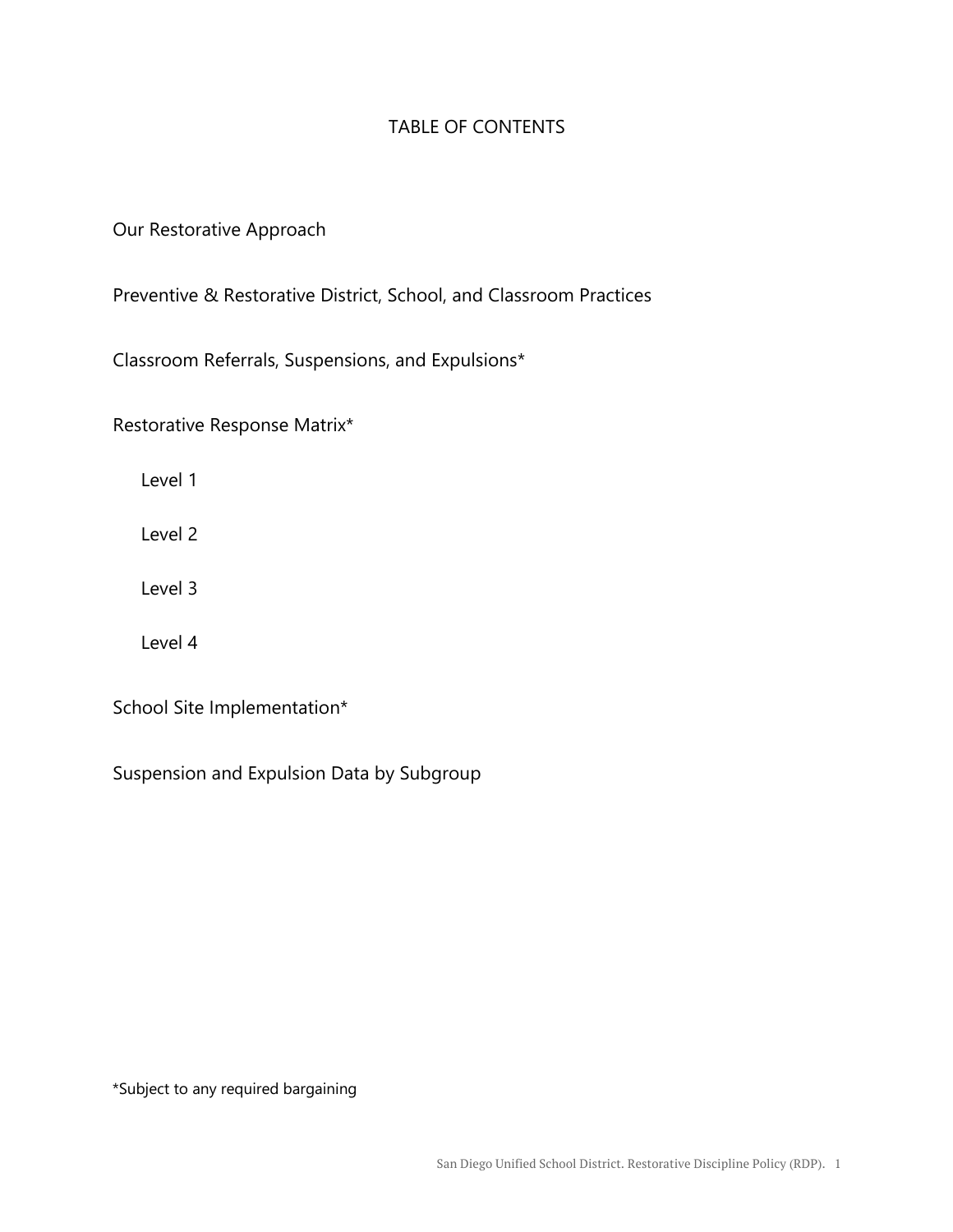Restorative Communities are characterized by a mindset that promotes positive interactions, builds on the collective assets of students and school communities, provides an effective solution-focused approach and nurtures the skills of children, youth and adults. Restorative Communities cultivate the overall wellness of all its members by focusing on maximizing student learning within every interaction. Reducing the racial outcomes in how we address student behaviors is the primary goal in building Restorative Communities. Historically, exclusionary practices have disproportionately impacted students of color. Black and Latinx, and students, in particular, are more likely to be suspended, expelled, and arrested than their White peers, even for the same behavior (see section 6).

Our District will eliminate racist discipline practices and policies by acknowledging and dismantling systemic structures that contribute to any form of racism or racist outcomes that disproportionately affect our students of color. We will achieve this by implementing the following policies and practices:

- ❏ Sites will use the *Restorative Response Matrix* in section 4 to address student behaviors with fidelity and will consistently document interventions and disciplinary actions.
- ❏ Site Equity Teams will routinely examine discipline data, attendance data, and staff participation in antibias or restorative justice trainings to identify disproportionalities and determine action steps for revising site discipline practices.
- ❏ Students will have a trusted adult "champion" to support them through a restorative process that is fair, thorough and involves parents when student behaviors may result in possible suspension or expulsion.
- ❏ Expulsion review panel members will be provided Anti-Bias/Anti-Racist training.
- ❏ Re-entry procedures will be utilized for students returning from expulsion or extended leave due to court school proceedings that will include a restorative conference with student, family, administration, counselling, and other trusted adults.

The intervention matrix included in this plan will provide schools with equitable and supportive responses to behavior practices. The levels of the *Restorative Response Matrix* are predicated on the belief that schools should be supportive environments that will engage our children in a process of learning while maintaining open, collaborative and inclusive communication practices with students and families.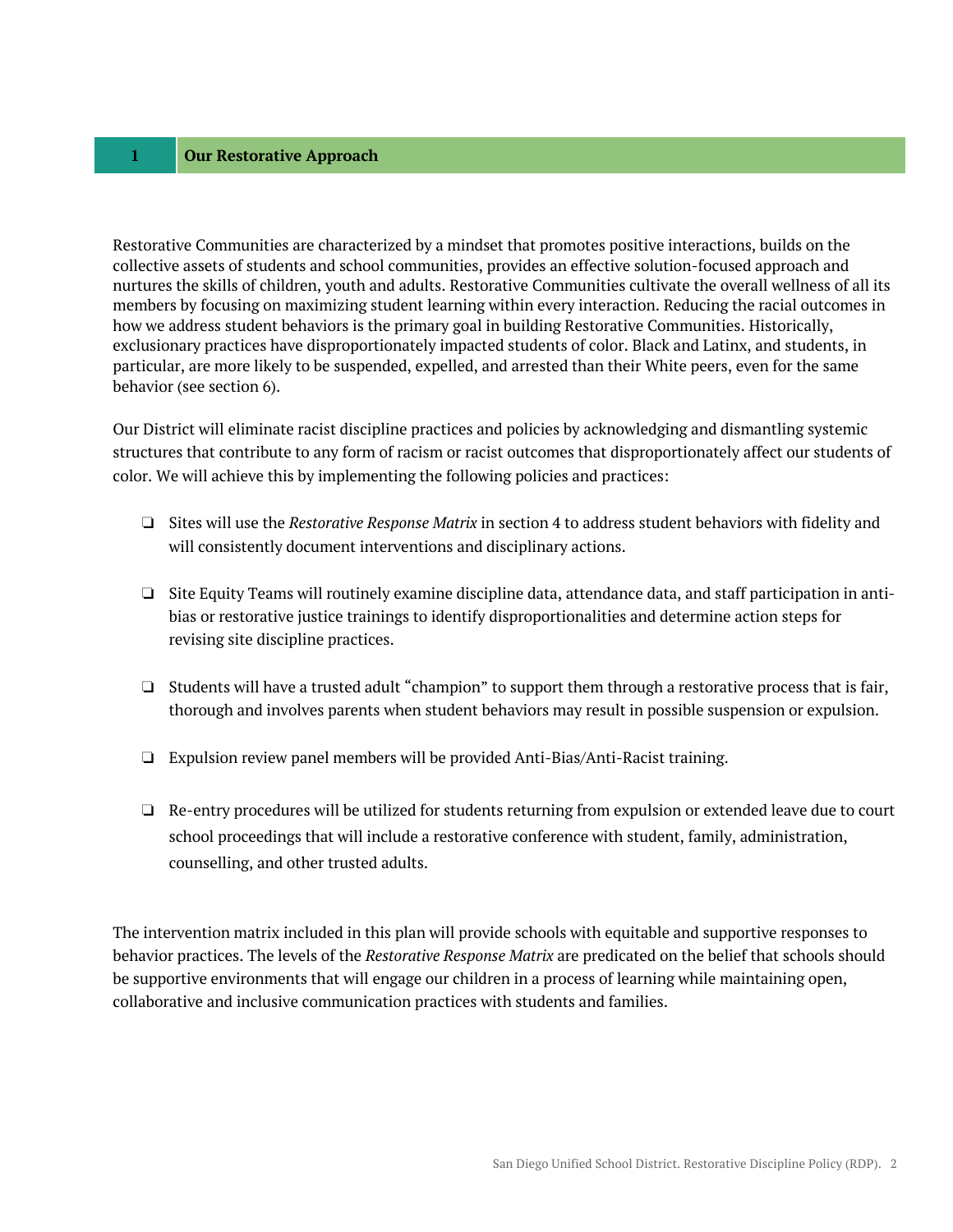# **2 Preventive & Restorative District, School, and Classroom Practices**

|                                                                                                                                                                                                                                                                                                                                                                                                                                                                                                                                                                                                                                                                                                                                                                                                                                                                                                                                                                                                                                                                                                                                                                                                                                                                                                                                                                                                                                                                                                                                                                                                                                                                                                                                                                                                                                                                                                                                                                                                                                                                                                                                                                                                                                                                              | <b>Classroom</b>                                                                                                                                                                                                                                                                                                                                                                                                                                                                                                                                                                                                                                                                                                                                                                                                                                                                                                                                                                             |
|------------------------------------------------------------------------------------------------------------------------------------------------------------------------------------------------------------------------------------------------------------------------------------------------------------------------------------------------------------------------------------------------------------------------------------------------------------------------------------------------------------------------------------------------------------------------------------------------------------------------------------------------------------------------------------------------------------------------------------------------------------------------------------------------------------------------------------------------------------------------------------------------------------------------------------------------------------------------------------------------------------------------------------------------------------------------------------------------------------------------------------------------------------------------------------------------------------------------------------------------------------------------------------------------------------------------------------------------------------------------------------------------------------------------------------------------------------------------------------------------------------------------------------------------------------------------------------------------------------------------------------------------------------------------------------------------------------------------------------------------------------------------------------------------------------------------------------------------------------------------------------------------------------------------------------------------------------------------------------------------------------------------------------------------------------------------------------------------------------------------------------------------------------------------------------------------------------------------------------------------------------------------------|----------------------------------------------------------------------------------------------------------------------------------------------------------------------------------------------------------------------------------------------------------------------------------------------------------------------------------------------------------------------------------------------------------------------------------------------------------------------------------------------------------------------------------------------------------------------------------------------------------------------------------------------------------------------------------------------------------------------------------------------------------------------------------------------------------------------------------------------------------------------------------------------------------------------------------------------------------------------------------------------|
| Active supervision<br>Alternative-to-suspension<br>$\bullet$<br>$\bullet$<br>$\bullet$<br>Administrators visible and<br>Programs<br>$\bullet$<br>Anti-bias training<br>available to students and parents<br>Community partnerships<br>Review discipline policy at Back-<br>$\bullet$<br>$\bullet$<br><b>Restorative Justice Partners</b><br>to-School Night<br>O<br>O<br>Counseling services<br>Counseling interventions<br>$\bullet$<br>$\bullet$<br>Culturally responsive practices &<br>Inclusive solution-seeking<br>$\circ$<br>$\bullet$<br>$\bullet$<br>implicit bias training<br>process<br>Mental health supports<br>$\bullet$<br>Parents as partners<br>$\bullet$<br>IMTSS systems and structures<br>$\circ$<br>$\bullet$<br>Peer mentors<br><b>Breathing</b><br>Peer Mediation<br>$\bullet$<br>O<br>O<br>$\bullet$<br>Link Crew<br>$\circ$<br>Check in/Checkout<br>O<br>O<br>Positive reinforcement system<br><b>Conflict Resolution</b><br>O<br>$\circ$<br>Praise/Appreciation<br>O<br><b>Coping Skills</b><br>O<br><b>Relaxation Room or Wellness</b><br>Group based contingency<br>O<br>$\bullet$<br>Center<br>Problem Solving<br>O<br>O<br><b>SDUSD Virtual Calming</b><br>$\circ$<br>Role Play<br>O<br>O<br>Room<br>Self-Monitoring<br>$\circ$<br>School-wide explicit teaching and<br>O<br><b>Social Stories</b><br>$\circ$<br>reinforcement of digital<br>O<br>Taking a Break<br>O<br>citizenship<br>$\circ$<br>Visual supports<br>O<br>School-wide explicit teaching and<br>Restorative justice training<br>review of social emotional<br>O<br><b>Affective Statements</b><br>O<br>learning competencies:<br>$\bullet$<br><b>Community Partners</b><br>O<br>Assemblies<br>$\circ$<br><b>Empathetic Listening</b><br>O<br>Morning messages<br>O<br>O<br>Monthly themes<br>O<br><b>Restorative Questions</b><br>O<br>O<br>School-wide PBIS<br>O<br>RJP Readings & Excerpts<br>$\bullet$<br>O<br>Site staff mentors<br>$\bullet$<br><b>SEL Centered RJP Activities</b><br>O<br>Student-led climate & culture<br>$\bullet$<br><b>Virtual Community Circles</b><br>O<br>$\circ$<br>initiatives<br>Trauma-informed care training<br>Therapy<br>$\bullet$<br>Wrap around supports<br>Trauma-informed care response<br>$\circ$<br>from educators<br>Wellness check | Grade level/classroom explicit<br>teaching of social emotional<br>learning (SEL) in pursuit of<br>academic achievement:<br>Integration of SEL into<br>academics<br>Instruction of SEL<br>competencies integrated with<br>each other<br>Reflective activities<br>Opportunities for leadership<br>Positive reinforcement system<br>Praise/Appreciation<br>Positive notes or phone calls<br>to parents/guardians<br>Restorative community building:<br><b>Community Circles</b><br><b>Empathetic Listening</b><br>Knowing student name<br>Greeting students at the door<br>Giving students opportunities<br>to share about themselves<br>Goal Setting and reflection<br>Student-developed social contracts<br>and classroom rules:<br>Clearly defined/posted<br>Written in positive language<br>Explicit teaching/review of<br>agreements and/or<br>expectations<br>Visual supports (daily<br>schedules, visual boundaries)<br>Teacher-initiated reminders<br>and redirection<br>Wellness check |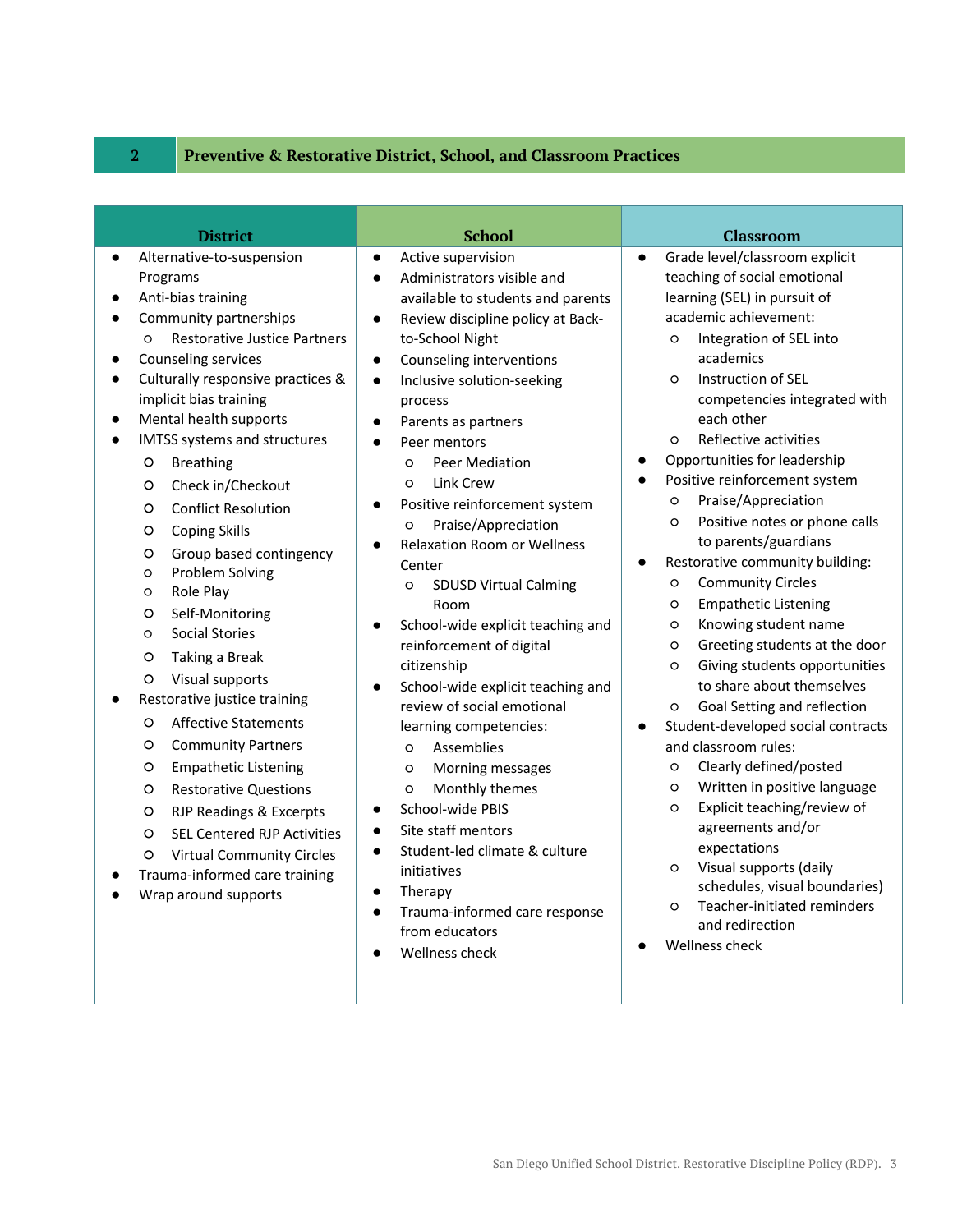#### **3 Classroom Referrals, Suspensions, and Expulsions**

*Classroom Referral -* Classroom educators shall consistently implement the classroom preventative and restorative practices in the table above and exhaust all classroom interventions prior to referring a student to a counselor or administrator. If a classroom referral is necessary for a Level 2 or above behavior as identified in the *Restorative Response Matrix* in section 4, the educator shall use the site adopted procedures for referring students to their counselor or administrator.

#### *Class Suspension Initiated by the Classroom Educator*

An educator may suspend a student from his/her/their class for the day of the incident and the day following for good cause. The educator shall report the classroom suspension to the principal or designee and send the student to the principal or designee for participation in an administrator-assigned intervention. The educator shall indicate whether or not she or he has contacted the parent/guardian. If the educator has not contacted the parent/guardian, the principal or administrative designee must contact the parent/guardian to set up a parent/ guardian and teacher conference regarding the classroom suspension.

#### *School Suspensions\**

Administrators shall consistently implement the school preventative and restorative practices in the table above and exhaust all site interventions, including alternative-to-suspension programs, prior to issuing an out-ofschool suspension. In lieu of in-school suspensions, sites will utilize alternative-to-suspension programs that provide students site-based interventions as well as an opportunity to repair the harm.

If an out-of-school suspension is necessary for a Level 3 or above behavior as identified in the *Restorative Response Matrix* in section 4, site administrators must follow the suspension due process procedures as outlined in AR 5144.1. Students must also be assigned a trusted adult "champion" to support them through the suspension process. Champions shall be side-by-side with students every step of the way and receive training on restorative practices as well as trauma-informed care.

\*Complaints involving allegations of sexual harassment or sexual assault shall be handled in accordance with the District's sexual harassment policies and regulations.

While serving an out-of-school suspension, students shall be provided the opportunity to earn equivalent grades and academic credits as other students. They must also be provided the opportunity to make up tests, final examinations, and complete class and homework assignments without penalty while on suspension or within a reasonable time following the completion of the suspension. The intent of this provision is to not doubly punish students with suspensions and academic sanctions, while also providing an opportunity for the student to reintegrate into the educational program of the district following the suspension period.

Students who are suspended out-of-school during the administration of state or district assessments must be provided an opportunity to take the test(s) and may be allowed to participate in related test preparation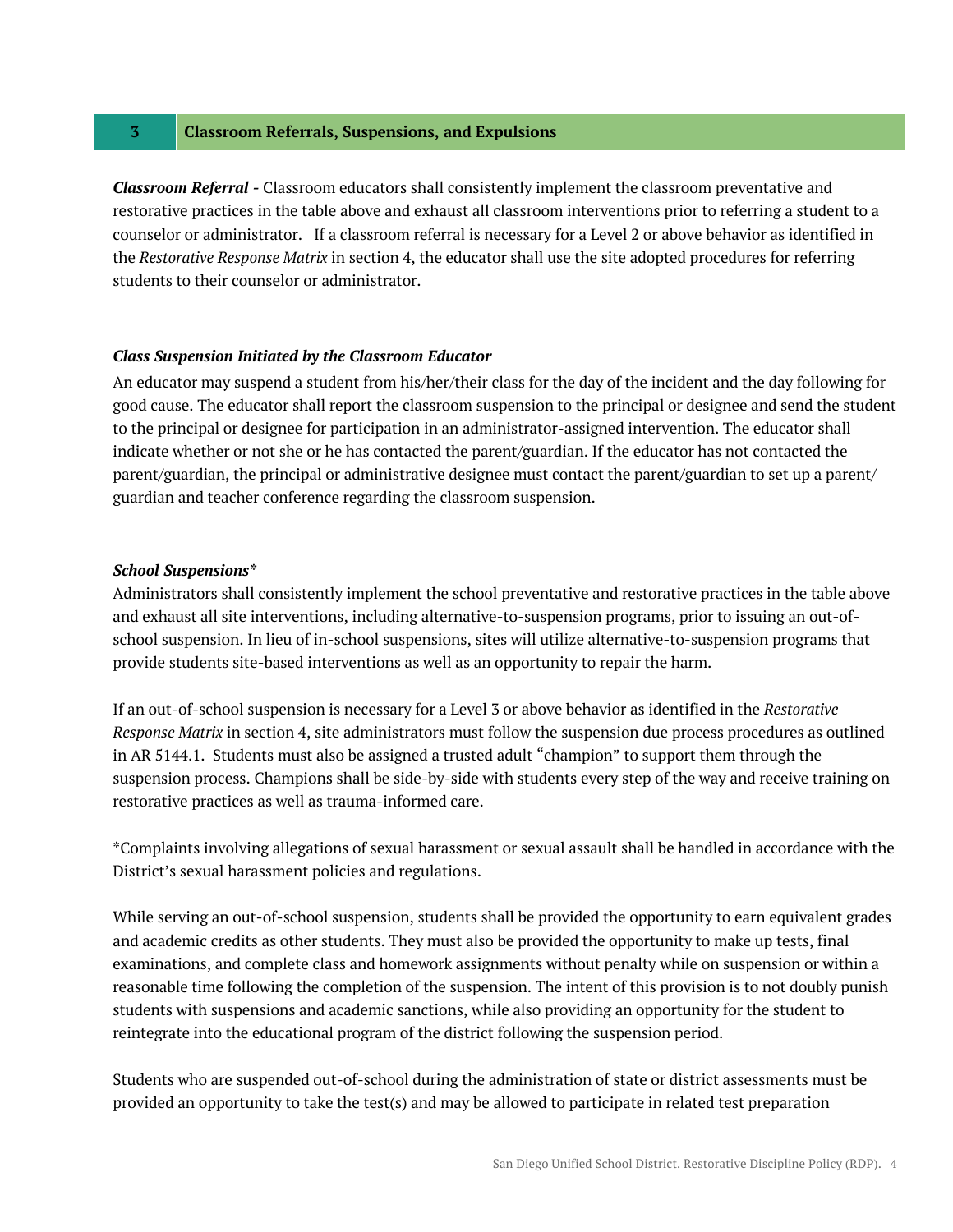activities. Administrators, administrator designee or school personnel will not deny students equitable access to test preparation, activities or materials.

### *Permissive (may recommend) for Expulsion or Change of Placement\**

Permissive recommendations for expulsion may be used for any of the indicated behaviors (^) in the Level 3 *Restorative Response Matrix* in section 4. As an alternative-to-expulsion, the site principal or designee can offer a change of placement in school enrollment. In addition, the school must demonstrate that:

- ❏ Available interventions have been attempted and a record of supports provided for the student has been documented in PowerSchool with an ongoing process of communication with families;
- ❏ An out-of-school suspension has been implemented in the past and appropriate supports have been provided to student;
- ❏ The student intervention history and behavior are severe in nature and represent a risk to the safety of the student, safety of other students and/or safety of adults.

If the site administrator or designee and parent/guardian determines that a change of placement is necessary, the area superintendent must be notified, and the merits of the case must be communicated to the area superintendent for review. If the area superintendent is in agreement with the change of placement, the area superintendent will coordinate efforts with the current site principal and receiving site principal to complete the site-initiated placement (SIP) process. When the student arrives at the receiving site, a restorative conference will take place that includes the student, parent/guardian, administrator, counselor, and assigned student champion. During the restorative conference, a support plan will be developed with student champion input to assist with the student's transition to the new school of enrollment.

If the site administrator or designee determines that a permissive expulsion is necessary, they will follow the expulsion procedures outlined in AR 5144.1.

\*The above requirements shall not apply where a student is determined to have committed sexual assault or engaged in sexual harassment or where a change of placement is mandated under Education Code section 48915(d)(3).

#### *Mandatory Expulsions*

Recommendations for expulsion must be made if a student demonstrates a Level 4 behavior as identified in the *Restorative Response Matrix* in section 4 - possession of a firearm, brandishing a knife, selling a controlled substance (except 1st offense marijuana possession), sexual assault, possession of explosive, in which case immediate suspension and a recommendation for expulsion is mandatory. Site administrators must follow the expulsion due process procedures as outlined in AR 5144.1.

The Placement & Appeals office will work in collaboration with area superintendents and departments included in Leadership and Learning in order to maintain ongoing communication about students that are being recommended for expulsion.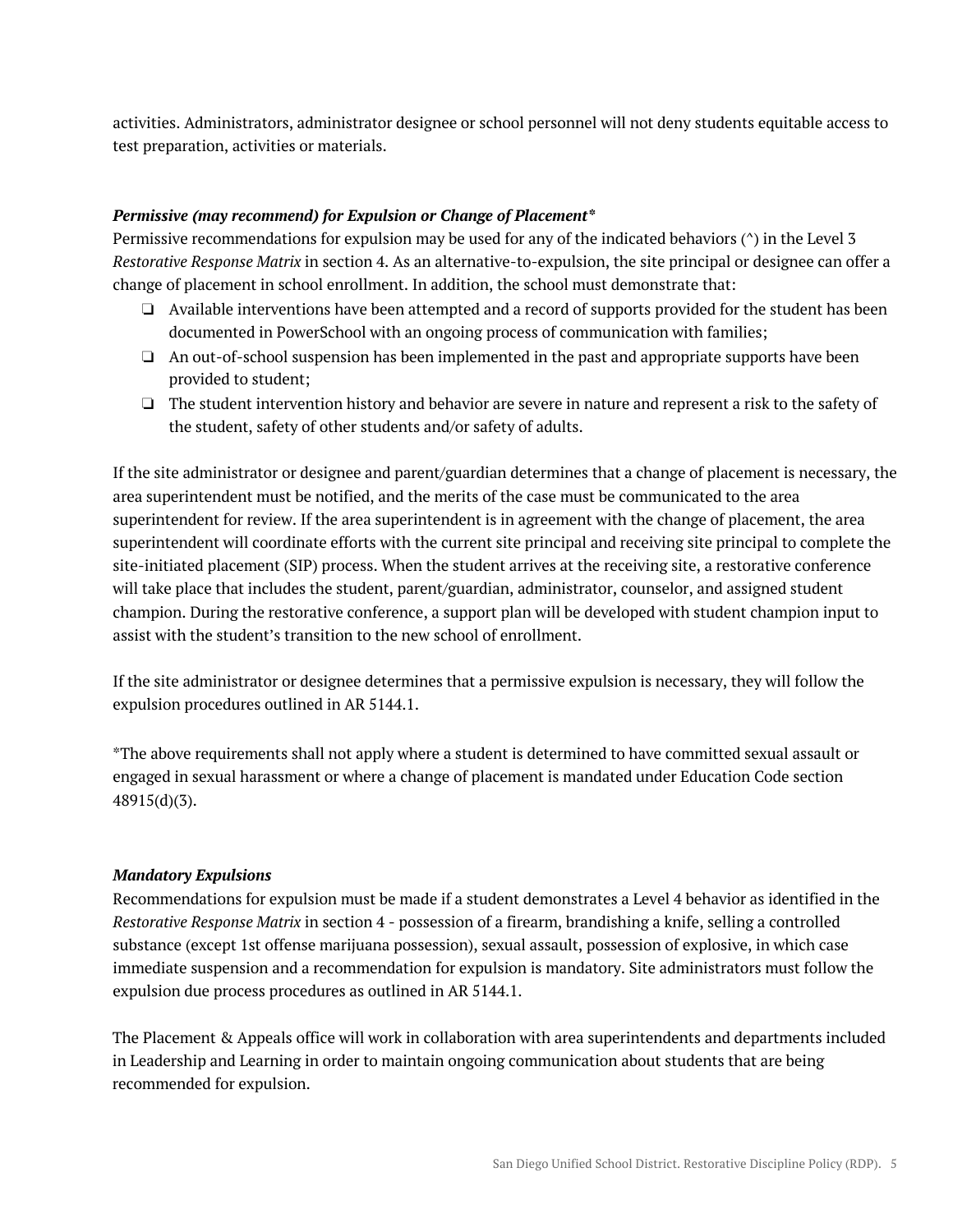Expulsion hearings shall be conducted by an expulsion review panel consisting of members who have received anti-bias/anti-racist training. The panel shall be composed of three (3) certificated administrators and/or educators, none of whom are employed at the site where the student attends.

The Board of Education must review the findings of facts and recommended action of the expulsion review panel. A written notice to the student and his/her/their parent or guardian of the action taken must be issued within ten (10) days of the hearing. The period of expulsion or placement in an alternative school shall not exceed one calendar year, unless the student does not complete his/her/their required rehabilitation plan.

The Superintendent or designee must also notify the student and his/her/their parent or guardian of their right to appeal the decision to the San Diego County Board of Education within 30 calendar days of the written notice. The notice must be in a language that the parent/guardian can understand.

# *Re-Entry Procedures*

Students in grades 7-12 who are referred to ALBA due to expulsion and/or alternative placement, must meet the following requirements in order to return to their assigned school site:

- Complete all components of the reinstatement plan as agreed upon by ALBA staff, student, and parents/guardian.
- Participate in an exhibition that presents a project completed during the student's time at ALBA and highlights how that experience helped them grow as an individual.
- Showcase the exhibition project during an ALBA-sponsored community event.

The exhibition panel will include ALBA teachers, local community members, parents, and an administrator from the student's assigned school of attendance. If the administrator from the student's assigned school of attendance is unable to attend the exhibition panel, they can alternately attend the community showcase event.

Once the student has completed the exhibition and showcase, a copy of the reinstatement plan will be sent to the student's assigned school of attendance. The school of attendance will organize a restorative conference with the student, parent/guardian, administrator, counselor, "trusted" staff member that the student would like to attend, and one ALBA staff member to orient the student to the school and provide a plan for ongoing support. In addition to assigning the student an adult champion, it is highly recommended that a peer mentor be provided for the student as well to help assist with his/her/their transition.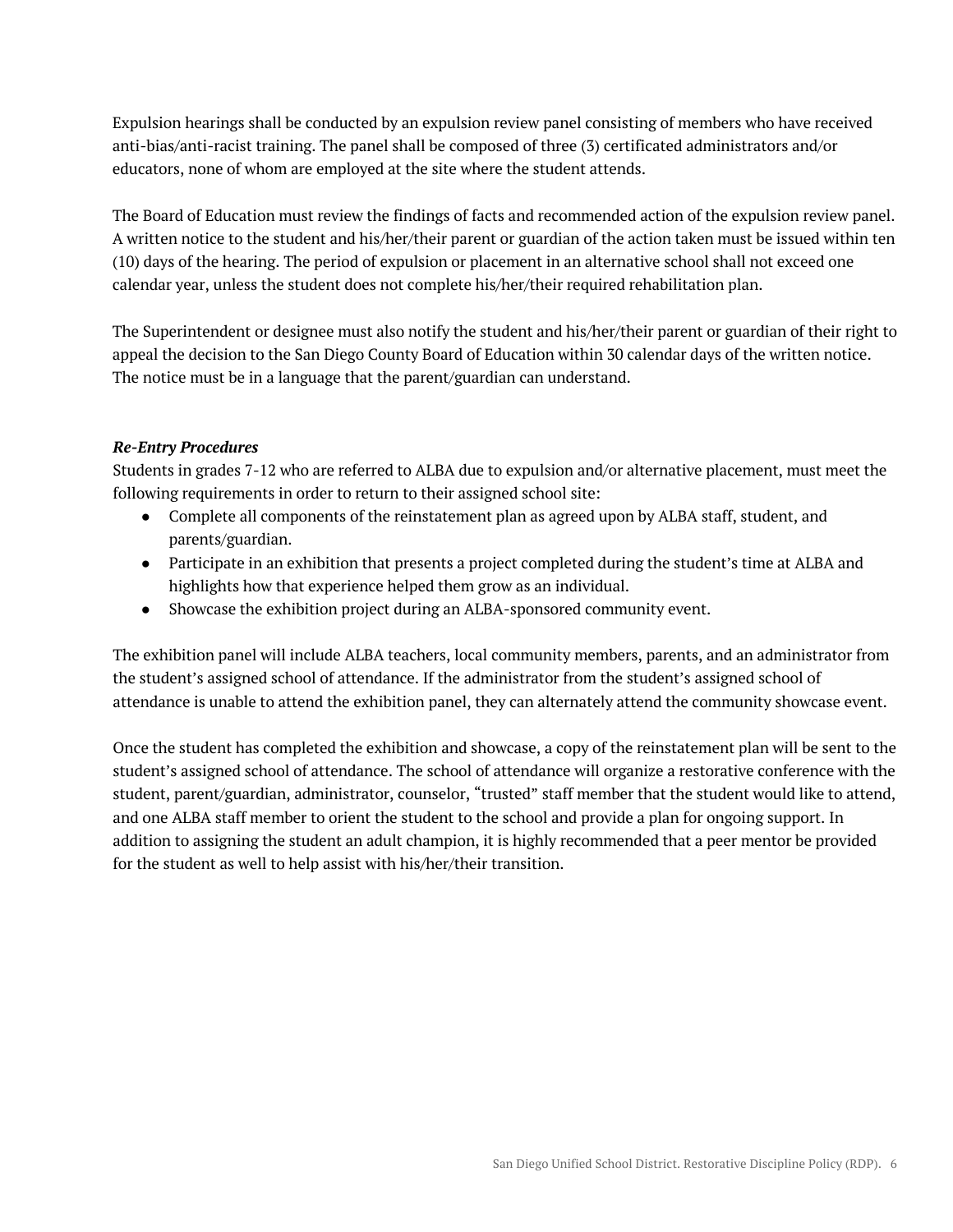#### **4 Restorative Response Matrix**

The *Restorative Response Matrix* was developed to assist school administrators and educators and provides general guidance for supportive practices and responses to behavior.

#### *Levels of Support:*

- ❏ **Level 1:** A Level 1 behavior is one which requires low level interventions that can be provided by the classroom teacher or support staff member. Behaviors are typically addressed at the time that they occur, and do not require documentation in PowerSchool. Classroom documentation and parent/guardian communication by a certificated staff member involved in the event is recommended.
- ❏ **Level 2:** A Level 2 behavior is one which requires more intensive interventions than a Level 1 behavior, and which may or may not require administrator involvement. Formal documentation should be utilized through site referral procedures and parent/guardian communication is required to ensure students receive the support needed to understand and correct behavior.
- ❏ **Level 3:** A Level 3 behavior is one which requires immediate administrative involvement and written documentation in PowerSchool. Level 3 behaviors violate municipal codes and/or laws, are severe, or pose a threat to the physical safety of the individual student and/or others. Written formal documentation describing interventions initiated, conducted or attempted, and parent/guardian communication is required.
- ❏ **Level 4** A Level 4 behavior requires immediate intervention and administrative involvement with written documentation of interventions previously in place. Level 4 behaviors involve immediate suspension and a mandatory recommendation for expulsion. Formal documentation and parent/guardian communication are required.

#### *Student Behavior Incidents*

Behaviors demonstrated by the student that require intervention.

#### *Supportive Practices and Response*

Suggested supports and response to student behaviors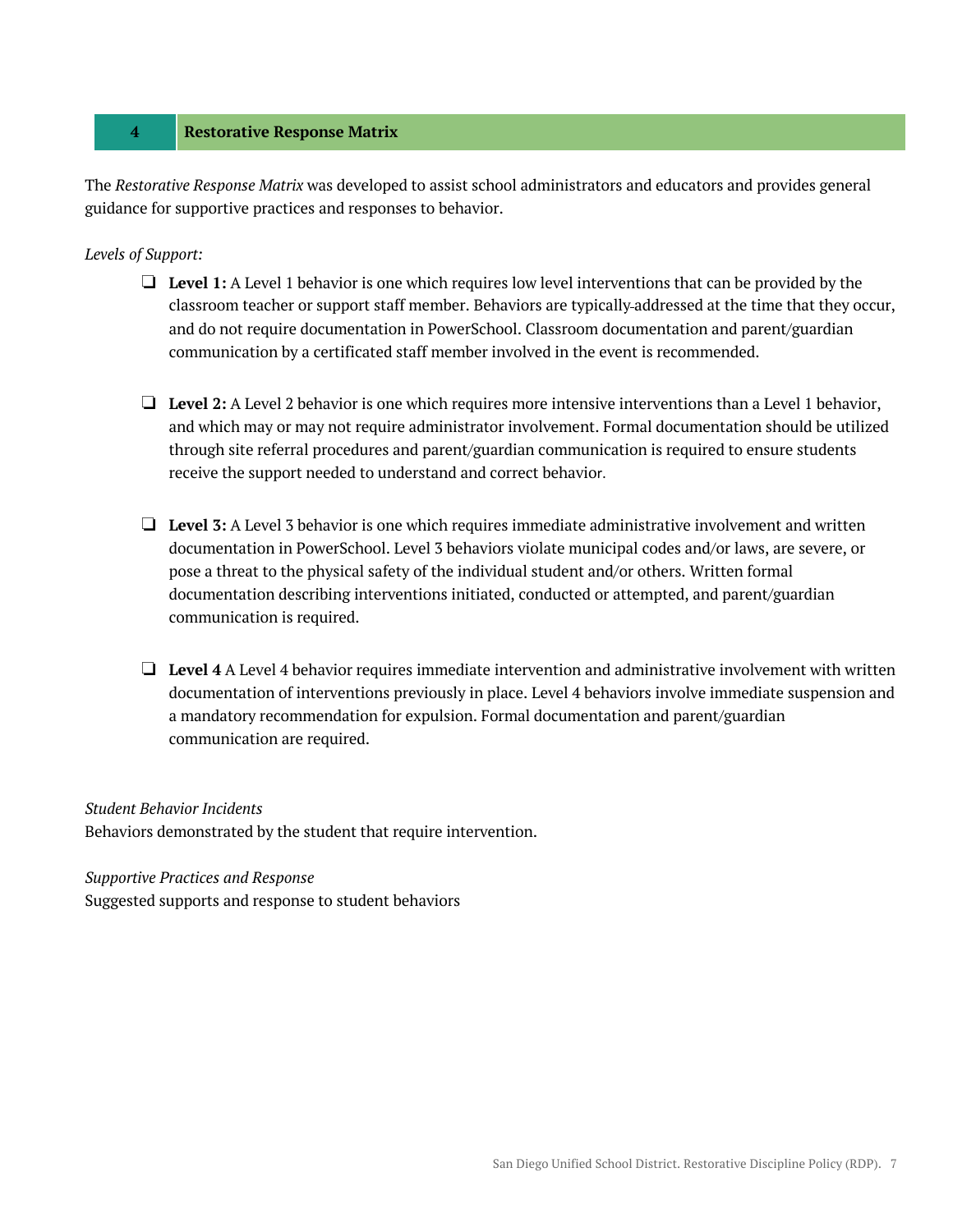# **Restorative Response Matrix Level 1**

**Defining the Behavior -** A Level 1 behavior is one which requires low level interventions that can be provided by the classroom teacher or support staff member. Behaviors are typically addressed at the time that they occur, and do not require documentation in PowerSchool. Classroom documentation and parent/guardian communication by a certificated staff member involved in the event is recommended.

| <b>Student Behavior Incident</b>                                                                                                                                                                                                                                                                                                                                                                                                                                                                                        | <b>Supportive Practices and Response</b>                                                                                                                                                                                                                                                                                                                                                                                                                                                                                                                                                                                                                                                                                                                                         |
|-------------------------------------------------------------------------------------------------------------------------------------------------------------------------------------------------------------------------------------------------------------------------------------------------------------------------------------------------------------------------------------------------------------------------------------------------------------------------------------------------------------------------|----------------------------------------------------------------------------------------------------------------------------------------------------------------------------------------------------------------------------------------------------------------------------------------------------------------------------------------------------------------------------------------------------------------------------------------------------------------------------------------------------------------------------------------------------------------------------------------------------------------------------------------------------------------------------------------------------------------------------------------------------------------------------------|
| Academic dishonesty<br>$\bullet$<br>Disruption<br>Inappropriate cell phone use<br>Inappropriate use of technology<br>$\bullet$<br>Lack of understanding of physical boundaries<br>Lying<br>Minor conflict<br>Minor interruptions/distractions<br>$\bullet$<br>Misuse of school property or equipment<br>$\bullet$<br>Not following classroom agreements/procedures<br>$\bullet$<br>Not having classroom materials<br>$\bullet$<br>Off task behavior<br><b>Tardiness</b><br>Use of profanity, not directed at individual | Check in/Checkout<br>$\bullet$<br>Correction techniques:<br>Prompt<br>$\circ$<br>Redirect<br>$\circ$<br>Reteach<br>$\circ$<br>Provide choice<br>$\circ$<br>Mindfulness strategies or MindUp curriculum<br>$\bullet$<br>Peer mentors<br>Restorative conferencing<br>Role-play<br>Seat change<br>Student and parent/guardian interviews<br><b>Social Stories</b><br>Teaching of self-regulation strategies:<br><b>Breathing</b><br>$\circ$<br>Individual reflective time<br>$\circ$<br>Journaling<br>$\circ$<br>Peer support<br>$\circ$<br>Problem solving strategies<br>$\circ$<br>Speaking to an adult<br>$\circ$<br>Taking a break<br>$\circ$<br>Thinking of alternative solutions<br>$\circ$<br>Use of affective statements by educator and/or student<br>When-then strategies |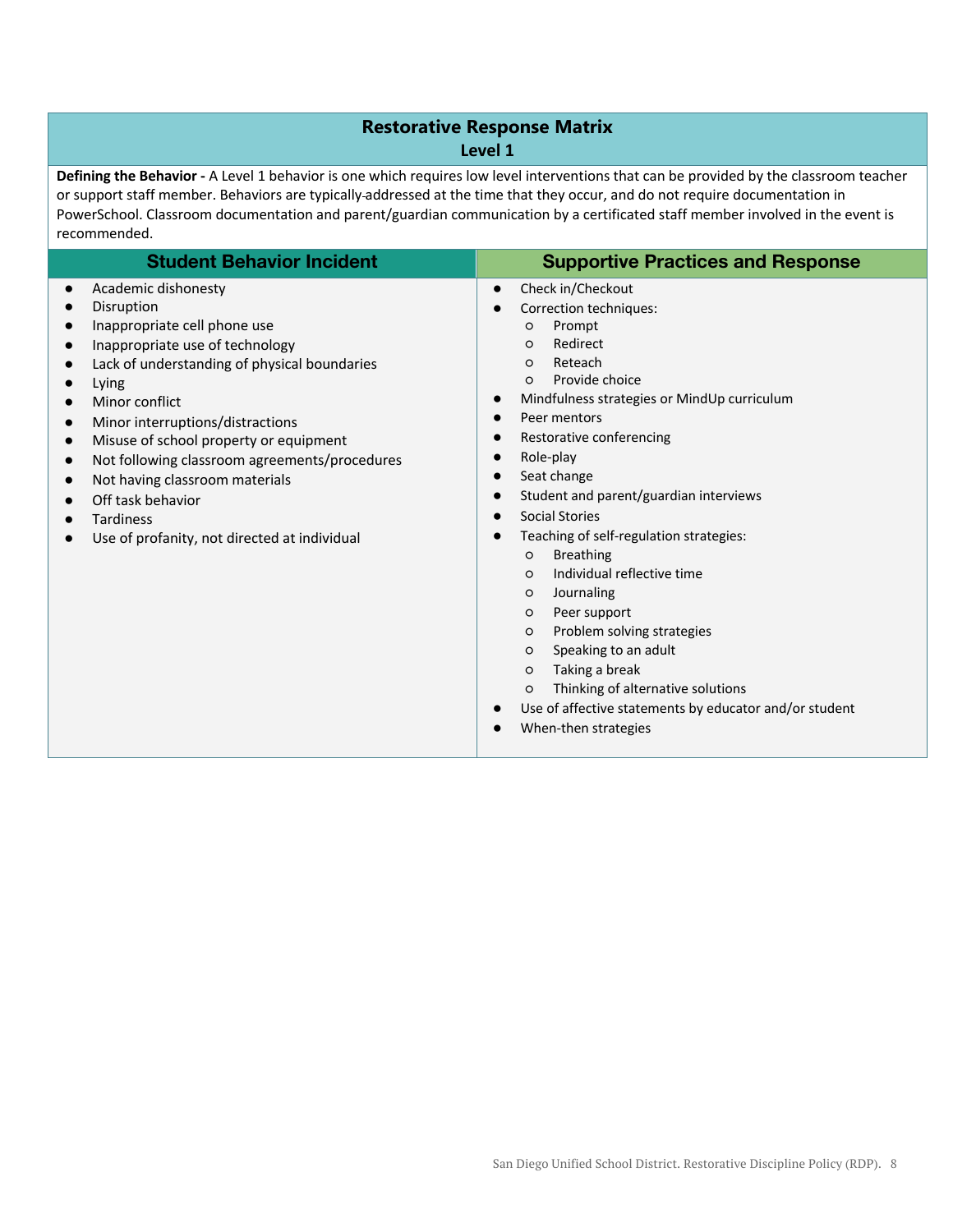# **Restorative Response Matrix Level 2**

**Defining the Behavior -** A Level 2 behavior is one which requires more intensive interventions than a Level 1 Behavior, and which may or may not require administrator involvement. Formal documentation should be utilized through site referral procedures and parent/guardian communication is required to ensure students receive the support needed to understand and correct behavior. The reporting staff member may:

1) Request a correction that involves other staff members OR

2) Request administrative input on the incident OR

3) Notify the administrator and/or have a record of the situation

| <b>Student Behavior Incident</b>                                                                                                                                                                                                                                                                                                                                                                                                                                                                                                                                                                                                                                                                                                                                                                                                                                                                                                                                                                                                                                                                                                                                                                                                                      | <b>Supportive Practices and Response</b>                                                                                                                                                                                                                                                                                                                                                                                                                                                                                                                                                                                                                                                                                                                                                                                                                                                                                                                                                                                                                                                                                                                                                                                                                                                                                                                              |
|-------------------------------------------------------------------------------------------------------------------------------------------------------------------------------------------------------------------------------------------------------------------------------------------------------------------------------------------------------------------------------------------------------------------------------------------------------------------------------------------------------------------------------------------------------------------------------------------------------------------------------------------------------------------------------------------------------------------------------------------------------------------------------------------------------------------------------------------------------------------------------------------------------------------------------------------------------------------------------------------------------------------------------------------------------------------------------------------------------------------------------------------------------------------------------------------------------------------------------------------------------|-----------------------------------------------------------------------------------------------------------------------------------------------------------------------------------------------------------------------------------------------------------------------------------------------------------------------------------------------------------------------------------------------------------------------------------------------------------------------------------------------------------------------------------------------------------------------------------------------------------------------------------------------------------------------------------------------------------------------------------------------------------------------------------------------------------------------------------------------------------------------------------------------------------------------------------------------------------------------------------------------------------------------------------------------------------------------------------------------------------------------------------------------------------------------------------------------------------------------------------------------------------------------------------------------------------------------------------------------------------------------|
| Attempted to cause property damage^<br>Caused minor injury, except in self-defense^<br>Caused or attempted to cause damage to school property<br>$\bullet$<br>or private property <sup>^</sup><br>Committed an obscene act or engaged in habitual profanity<br>$\bullet$<br>or vulgarity <sup>^</sup><br>Committed sexual harassment (1st offense)*^<br>$\bullet$<br>Engaged in an act of bullying (1st offense)^<br>$\bullet$<br>Habitual disruption<br>$\bullet$<br>Habitual inappropriate use of technology<br>$\bullet$<br>Harassed, threatened or intimidated peers^<br>Harassed, intimidated, or threatened<br>$\bullet$<br>pupil or district personnel <sup>^</sup><br>Knowingly received stolen school property or private<br>$\bullet$<br>property <sup>^</sup><br>Possessed or used tobacco, or products containing tobacco<br>$\bullet$<br>or nicotine (1 <sup>st</sup> & 2nd offense) <sup>^</sup><br>Stolen or attempted to steal school or private property^<br>Under the influence of a controlled substance or an<br>alcoholic beverage, or an intoxicant of any kind (1st<br>offense)^<br>^Requires administrator involvement and [NS] incident code in<br>PowerSchool<br>*Must be addressed through the District's Title IX process | Any lower-level interventions from Level 1<br>$\bullet$<br>After school counseling or support group<br>$\bullet$<br>Classroom suspension - 1 to 2 days<br>$\bullet$<br>Administrator-assigned intervention<br>$\circ$<br>Change in schedule/class<br>$\bullet$<br>Create a safety plan<br>$\bullet$<br>Daily report card on behavior<br>$\bullet$<br>Loss of privilege<br>$\bullet$<br>Mini-course/training (e.g., conflict resolution, anger<br>$\bullet$<br>management)<br>Modification of IEP, if applicable<br>$\bullet$<br>o Create a behavior intervention plan (BIP)<br>No contact agreement<br>$\bullet$<br>Parent/guardian outreach<br>$\bullet$<br>Participation in mentoring program<br>$\bullet$<br>Peer mediation<br>$\bullet$<br>Referral to after-school program<br>$\bullet$<br>Referral to community-based services<br>$\bullet$<br>Referral to school-based health/mental health clinics<br>Referral to support staff (e.g. counselor,<br>$\bullet$<br>psychologist, nurse)<br>Saturday school program<br>$\bullet$<br>Self-charting of behaviors<br>$\bullet$<br>Short-term behavioral progress reports<br>$\bullet$<br>Social skills training<br>$\bullet$<br>Student/teacher/parent or guardian conference<br>$\bullet$<br>Substance-use intervention group or module<br>$\bullet$<br>Teacher/student Conference<br>$\bullet$<br>Written apology |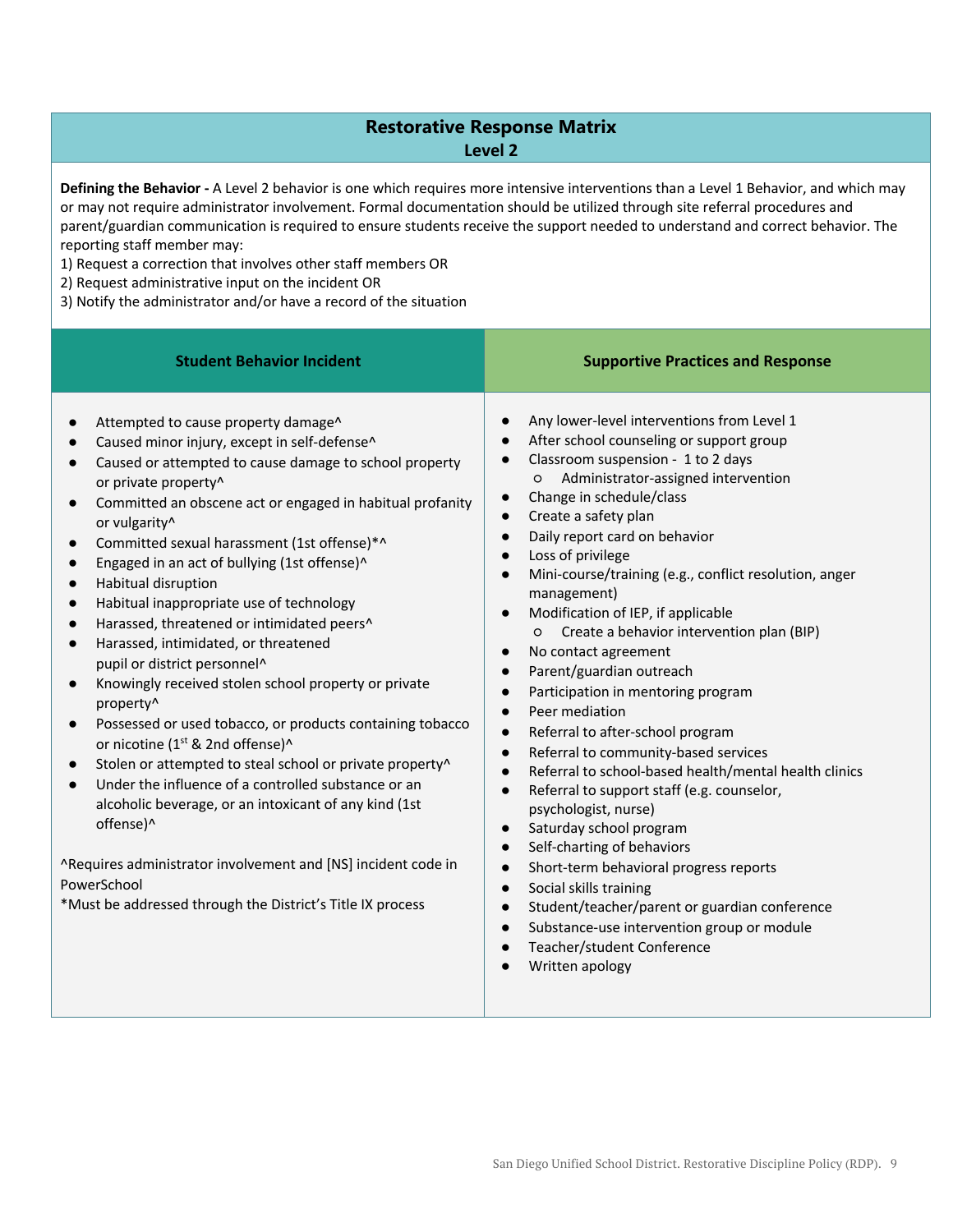# **Restorative Response Matrix Level 3**

**Defining the Behavior -** A Level 3 Behavior is one which requires immediate administrative involvement and incident log in PowerSchool. Level 3 Behaviors violate municipal codes and/or laws, are severe, or pose a threat to the physical safety of the individual student and/or others. Written formal documentation describing interventions initiated, conducted or attempted, and parent/guardian communication is required.

| <b>Student Behavior Incident</b>                                                                                                                                                                                                                                                                                                                                                                                                                                                                                                                                                                                                                                                                                                                                                                                                                                                                                                                                                                                                                                                                                                                                                                                                                                                                                                                                                                                                                                                                                                                                                                                                                                                                                                                                                                                          | <b>Supportive Practices and Response</b>                                                                                                                                                                                                                                                                                                                                                                                                                                                                                                                                                                                                                                                                                                                                                                                     |
|---------------------------------------------------------------------------------------------------------------------------------------------------------------------------------------------------------------------------------------------------------------------------------------------------------------------------------------------------------------------------------------------------------------------------------------------------------------------------------------------------------------------------------------------------------------------------------------------------------------------------------------------------------------------------------------------------------------------------------------------------------------------------------------------------------------------------------------------------------------------------------------------------------------------------------------------------------------------------------------------------------------------------------------------------------------------------------------------------------------------------------------------------------------------------------------------------------------------------------------------------------------------------------------------------------------------------------------------------------------------------------------------------------------------------------------------------------------------------------------------------------------------------------------------------------------------------------------------------------------------------------------------------------------------------------------------------------------------------------------------------------------------------------------------------------------------------|------------------------------------------------------------------------------------------------------------------------------------------------------------------------------------------------------------------------------------------------------------------------------------------------------------------------------------------------------------------------------------------------------------------------------------------------------------------------------------------------------------------------------------------------------------------------------------------------------------------------------------------------------------------------------------------------------------------------------------------------------------------------------------------------------------------------------|
| Aids or abets infliction or attempted infliction of physical<br>$\bullet$<br>injury<br>Assault/battery on a school employee^<br>$\bullet$<br>Caused, attempted to cause, threatened or participated in<br>$\bullet$<br>an act of, hate violence<br>Caused, attempted to cause, or threatened to cause physical<br>$\bullet$<br>injury to another person, except in self-defense (non-deadly<br>force)<br>Caused major property damage<br>Committed or attempted to commit robbery or extortion^<br>$\bullet$<br>Committed sexual harassment (2nd or continuing offense)*<br>$\bullet$<br>Engaged in, or attempted to engage in, hazing<br>$\bullet$<br>Harassed, threatened, or intimidated a pupil who is a<br>$\bullet$<br>complaining witness or a witness in a school disciplinary<br>proceeding<br>Made terroristic threats against school officials or school<br>$\bullet$<br>property, or both<br>Possessed/sold/furnished a knife/dangerous object ^<br>$\bullet$<br>Possessed an imitation firearm<br>$\bullet$<br>Possessed or used tobacco, or products containing tobacco<br>$\bullet$<br>or nicotine (3rd offense)<br>Under the influence of a controlled substance or an<br>alcoholic beverage, or an intoxicant of any kind<br>Unlawfully offered, arranged, or negotiated to sell a<br>$\bullet$<br>controlled substance, an alcoholic beverage, or an intoxicant<br>of any kind, and either sold, delivered, or otherwise<br>furnished an imitation of it<br>Unlawfully possessed or unlawfully offered, vapes,<br>arranged, or negotiated to sell drug paraphernalia<br>Unlawfully offered, arranged to sell, negotiated to sell, or<br>$\bullet$<br>sold the prescription drug Soma<br>Willfully caused serious injury, except in cases of<br>$\bullet$<br>demonstrated self-defense (no-lethal force) | Any lower-level interventions from Level 1 or 2<br>Community service<br>$\bullet$<br>Functional behavioral assessment, if applicable<br>$\bullet$<br>Implementation of restorative conferencing with student<br>$\bullet$<br>champion<br>In-school counseling<br>$\bullet$<br>Increase access to mentor<br>$\bullet$<br>Re-entry practices<br>$\bullet$<br>Substance-use intervention group<br>$\bullet$<br>When Level 3 behaviors occur and alternative-to-suspension<br>programs or other lower level interventions have been utilized, an<br>out-of-school suspension can be assigned:<br>Out-of-School Suspension-1 to 3 days<br>^Indicted Level 3 behaviors can be recommended for permissive<br>expulsion or change of placement as defined in Section 3<br>*Must be addressed through the District's Title IX process |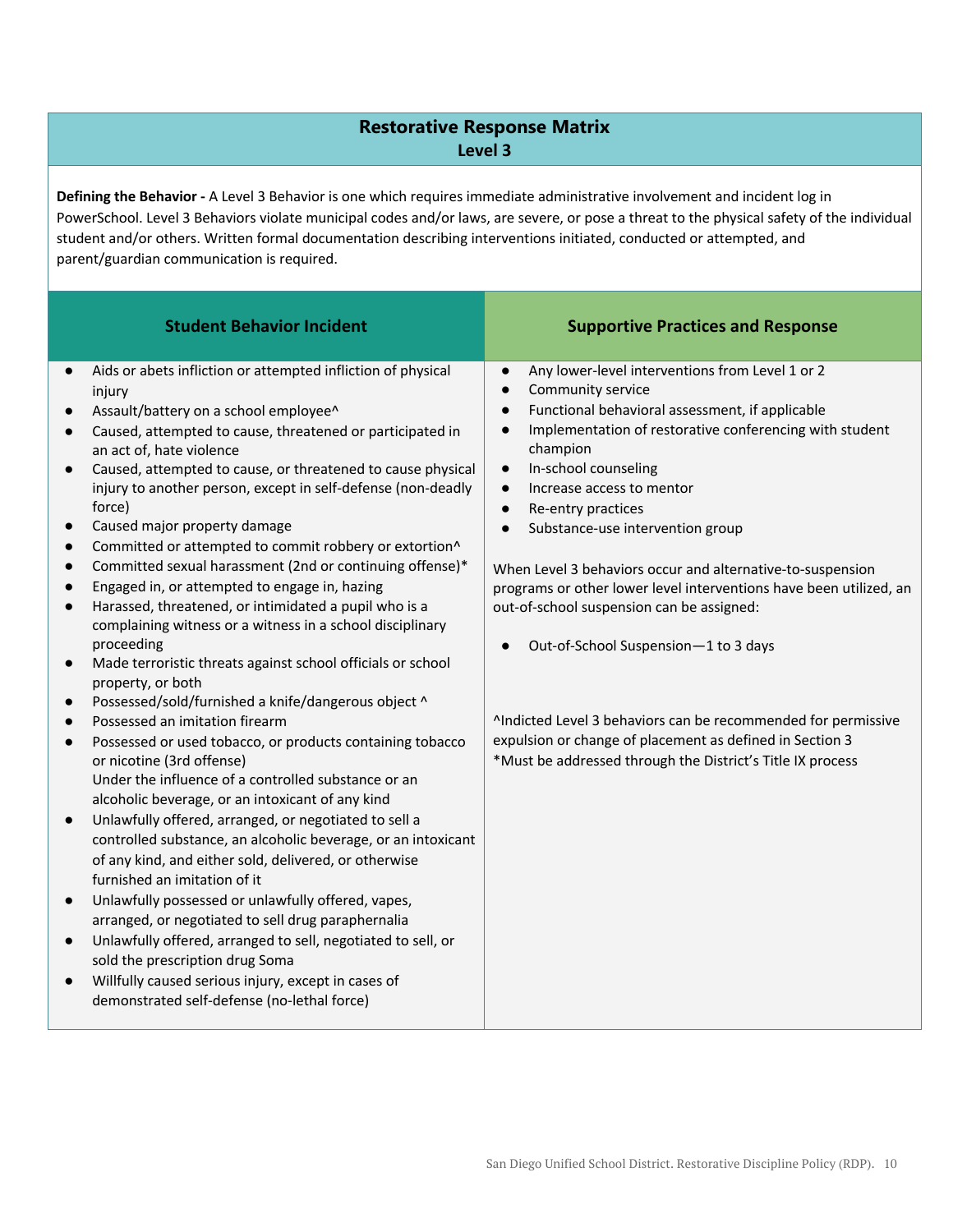# **Restorative Response Matrix Level 4**

**Defining the Behavior -** A Level 4 Behavior is one which requires immediate intervention and administrative involvement with written documentation of interventions previously in place. Level 4 Behaviors require a mandatory recommendation for expulsion. Formal documentation in PowerSchool and parent/guardian communication is required. A staff member observing or being informed of a level 4 incident will notify administration immediately to start a process that compiles all interventions provided to the student and initiates investigation.

| <b>Student Behavior Incident</b>                                                                                                                                                                                                                                                       | <b>Supportive Practices and Response</b>                                                                                                                                                                                                                                                           |
|----------------------------------------------------------------------------------------------------------------------------------------------------------------------------------------------------------------------------------------------------------------------------------------|----------------------------------------------------------------------------------------------------------------------------------------------------------------------------------------------------------------------------------------------------------------------------------------------------|
| Committed or attempted to commit a sexual assault*<br>$\circ$<br>Possessed/sold/furnished a firearm<br>$\circ$<br>Possessed/sold/furnished an explosive<br>$\circ$<br>Brandished a knife to another person<br>$\circ$<br>Unlawful possession or sale a controlled substance<br>$\circ$ | Conference with student, parent and administrator to explain<br>$\circ$<br>options for student<br>Intervention program<br>$\circ$<br>Outside counseling and services<br>$\circ$<br>Recommendation to alternative educational placement<br>$\circ$<br>Referral to School Police supports<br>$\circ$ |
| *Should also be reported to the District's Title IX office                                                                                                                                                                                                                             | When students have been provided with information on the<br>expulsion process, supports available, and information on<br>alternative instructional options, the following shall take place:<br>Mandatory 5-day suspension and<br>$\circ$<br>Recommendation for expulsion<br>$\circ$                |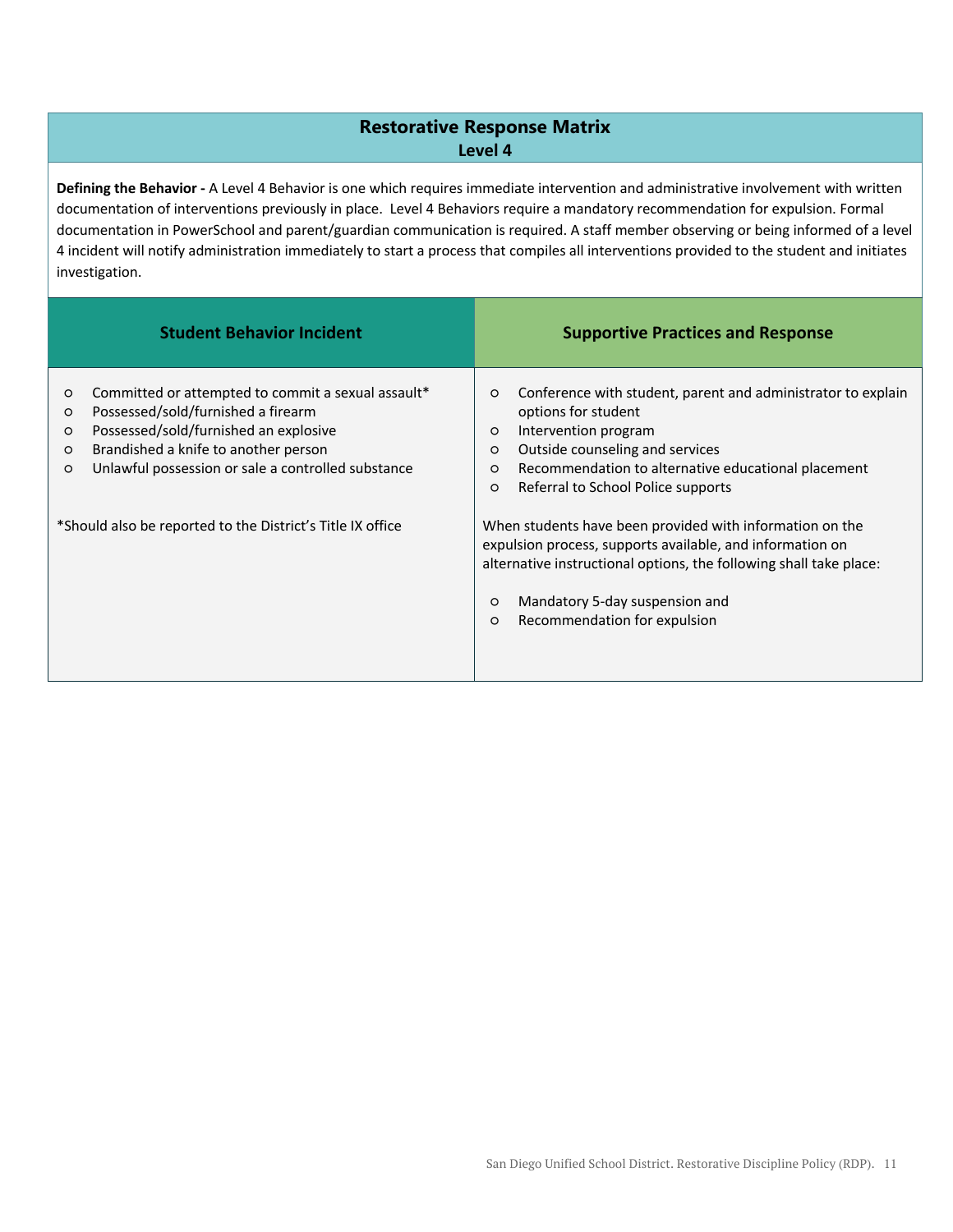### **5 School Site Implementation**

In order to successfully implement and maintain restorative communities, sites will uphold the following principles:

- ❏ Engaging students in relevant instruction, with clear agreements about interactions with one another.
- ❏ Creating safe spaces throughout the campus and in classrooms for all students and using a restorative justice approach after incidents take place that threaten their sense of safety.
- ❏ Repairing and restoring relationships between students and/or adults after harm has taken place to re-establish safe spaces for all.
- ❏ Encouraging all school staff to build positive relationships with students and be actively engaged in their students' academic lives and learning.
- ❏ Increasing awareness of student behaviors that are associated with trauma, crisis, disabilities, cultural norms or medical conditions, and understanding the triggers for those behaviors in order to better address the needs of the student.
- ❏ Promoting high standards of behavior by teaching, modeling, and monitoring behavior.
- ❏ Pairing school discipline with meaningful social emotional learning that offers students the necessary guidance to learn from their mistakes and positively contribute to their school community.
- ❏ Ensuring students have a trusted adult "champion" to support them through a restorative suspension or expulsion process that is fair, thorough and involves parents. Champions are side by side with students every step of the way and receive training on restorative practices as well as trauma-informed care.

In order to promote a positive school climate, schools will utilize integrated teams to analyze student data to identify patterns of student behavior, student needs, and systems of support to maximize learning. Integrated teams at schools will be inclusive of general educators, support personnel and administrators to assess the effectiveness of the restorative school discipline policy. Site teams will collect and analyze behavioral data. The review will include the following:

- ❏ Current prevention and intervention strategies
- ❏ The number of out-of-classroom referrals and the interventions used to maximize instructional time.
- ❏ The number of in-school suspensions, out-of-school suspensions, expulsions, referrals to alternative schools, arrests, and referrals to law enforcement (disaggregated by ethnic group, age, grade, gender, English language learner status, and disability)
- ❏ Trends of referrals across campus to understand prevalent behaviors and locations
- ❏ The extent to which supportive or intervention actions are consistently applied to all students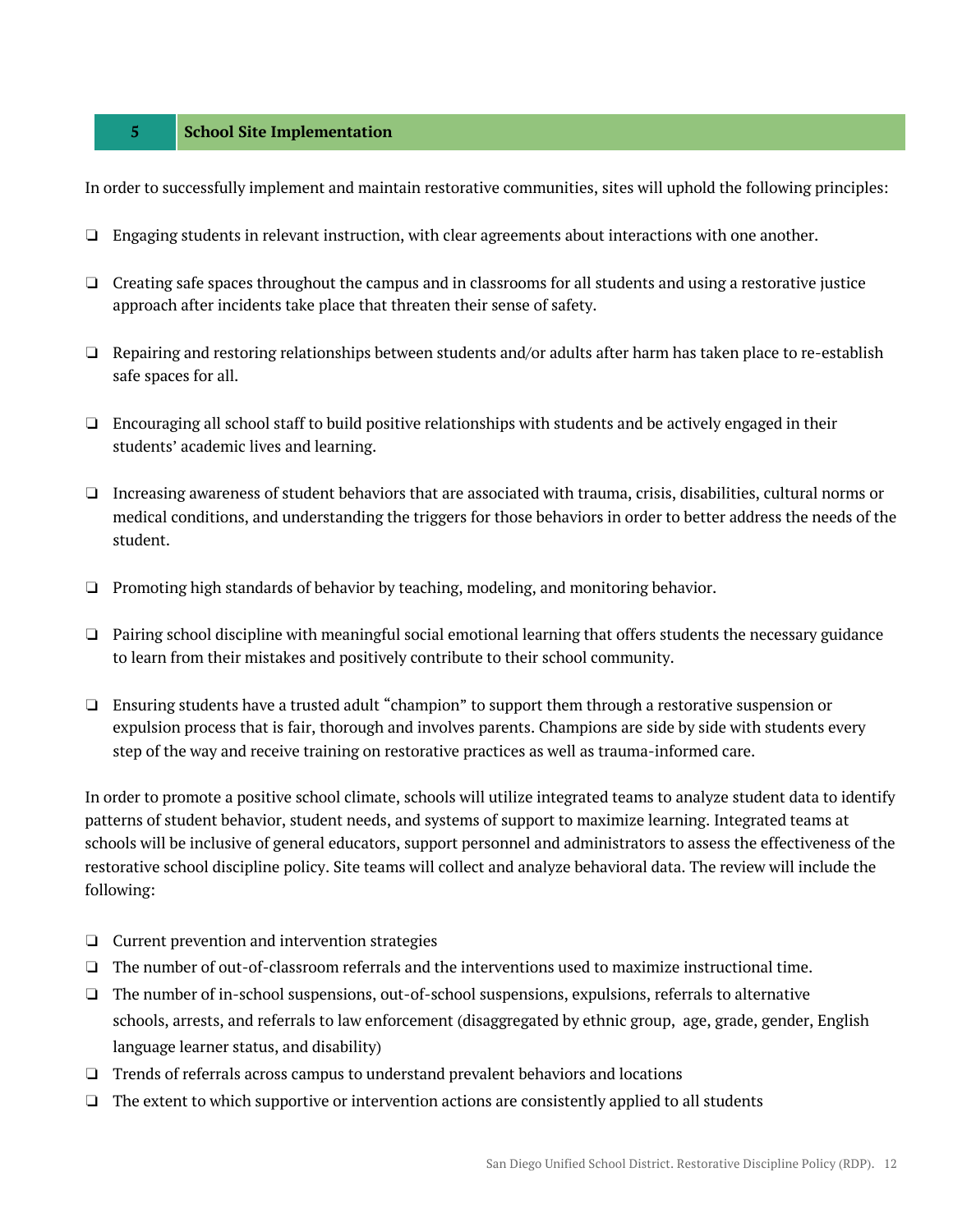- ❏ School-wide surveys (e.g. California Healthy Kids Survey), and/or student and parent interviews regarding culture and climate
- ❏ Debrief data after incidents occur

Based on the above data, schools will:

- (a) Identify areas of behavioral concern
- (b) Assess and respond to any disproportionalities as evident in data trends

(c) Provide targeted professional development, supports, and services for students and staff at the earliest possible point of intervention

(e) Revise school disciplinary procedures/practices as needed in collaboration with the School Site Governance Team, staff, students and families.

### *Site Equity Team*

At least twice per year, each school shall review school discipline data with a Site Equity Team. Site Equity Teams will be comprised of staff, students, and parents, and could be part of the responsibility of existing committees such as School Site Council (SSC), Site Governance Team (SGT), or Instructional Leaders Team (ILT). School discipline and attendance data should be provided to the Site Equity Team once per semester. The committee will review the data and address any needs for adjustment to:

- ❏ School climate
- ❏ School discipline policies and practices
- ❏ Address and resolve disproportionalities in student discipline data
- ❏ Alternative to suspension programs and other ways for students to strengthen decision-making skills
- ❏ Restorative justice practices during the full disciplinary process

The committee shall submit their findings and any recommendations to the school principal to ensure that student interventions are consistently implemented.

# *Role of School Police*

When a student or non-student commits any of the mandatory expulsion acts on a school site, the principal or designee must report the act to School Police. Per Ed. Code 48902, reports of any mandatory expulsion act must be forwarded to SDPD. Mandatory expulsion acts are as follow:

- 1. Possessing, selling, or otherwise furnishing a firearm.
- 2. Brandishing a knife at another person.
- 3. Unlawfully selling a controlled substance.
- 4. Committing or attempting to commit a sexual assault or committing a sexual battery.
- 5. Possession of an explosive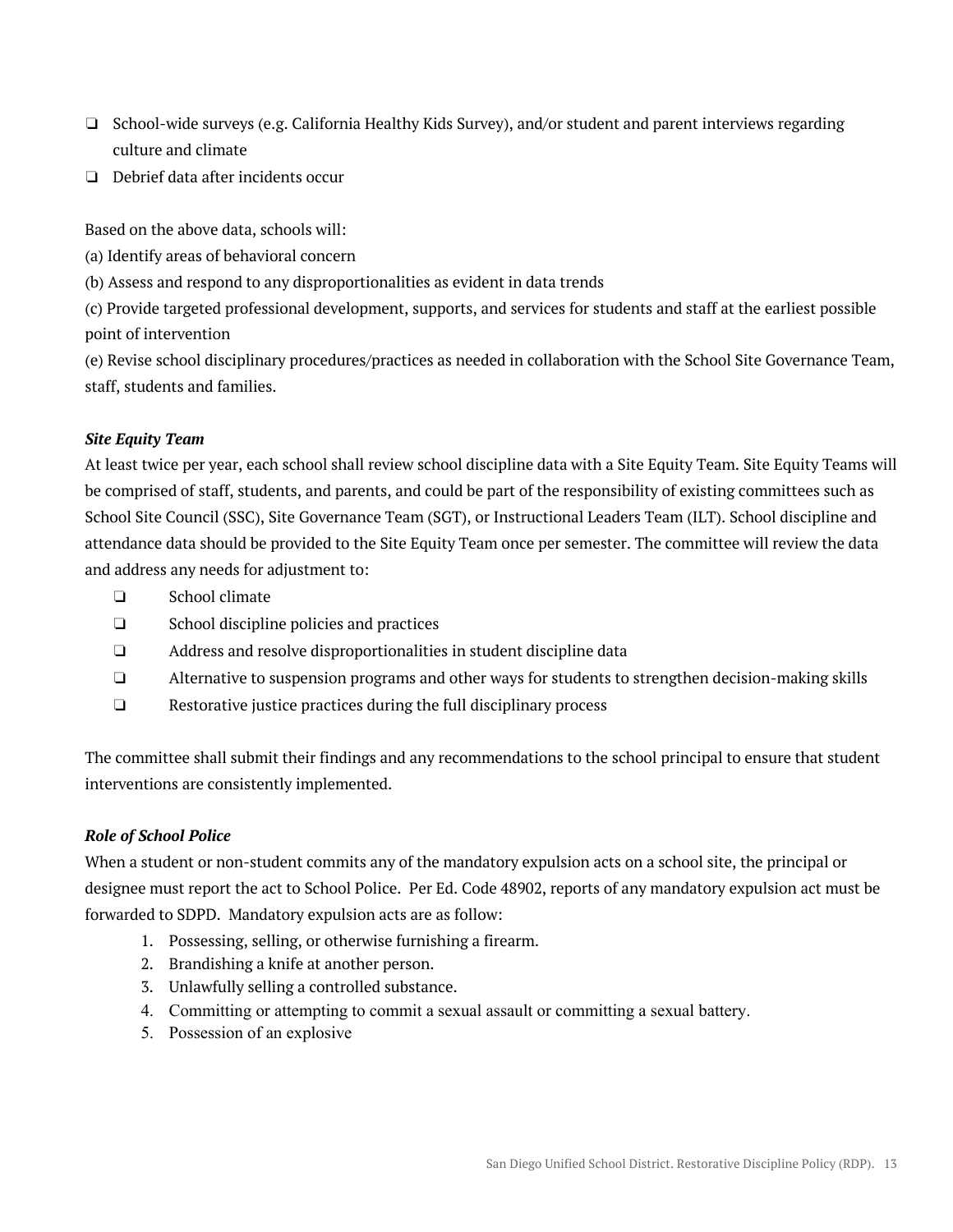In addition, if a student commits any of the acts listed below, the principal or designee must notify School Police:

| <b>Acts</b>    | <b>Description</b>                                                                                                                                                                                                                                                                                                                                                                                                                                                                                                                                                                                                         |
|----------------|----------------------------------------------------------------------------------------------------------------------------------------------------------------------------------------------------------------------------------------------------------------------------------------------------------------------------------------------------------------------------------------------------------------------------------------------------------------------------------------------------------------------------------------------------------------------------------------------------------------------------|
| PC 245         | Assault with a deadly weapon or firearm or by any means of force likely to produce great bodily<br>injury. Report prior to suspension or expulsion. Per Ed. Code 48902, report must be forwarded to<br>SDPD.                                                                                                                                                                                                                                                                                                                                                                                                               |
| EC 48900 $(c)$ | Unlawfully possessed, used, sold, or otherwise furnished, or been under the influence of, a<br>controlled substance, alcoholic beverage, or intoxicant. Report within one school day after<br>suspension or expulsion. Per Ed. Code 48902, Reports on sale of narcotics or controlled substances<br>must be forwarded to SDPD.                                                                                                                                                                                                                                                                                             |
| EC $48900(d)$  | Unlawfully offered, arranged, or negotiated to sell a controlled substance, an alcoholic beverage,<br>or an intoxicant of any kind, and either sold, delivered, or otherwise furnished to a person<br>another liquid, substance, or material and represented the liquid, substance, or material as a<br>controlled substance, alcoholic beverage, or intoxicant. Report within one school day after<br>suspension or expulsion. Per Ed. Code 48902, Reports on sale of narcotics or controlled substances<br>must be forwarded to SDPD.                                                                                    |
| PC 626.9       | Possessed, discharged or attempted to discharge a firearm on school grounds or within a<br>distance of 1,000 feet from the grounds of the school. Per Ed. Code 48902, reports of possession of<br>a firearm must be forwarded to SDPD.                                                                                                                                                                                                                                                                                                                                                                                     |
| PC 626.10      | Brought or possessed any dirk, dagger, ice pick, knife having a blade longer than 21% inches,<br>folding knife with a blade that locks into place, razor with an unguarded blade, taser or stun gun,<br>any instrument that expels a metallic projectile, or any spot marker gun. Per Ed. Code 48902,<br>reports of possession of any of the above must be forwarded to SDPD.<br>Note that the length of the blade is $2\frac{1}{2}$ inches, which differs from the definition of a knife in EC<br>48915(g). None of the items listed above should be returned to students but may be returned to<br>parents upon request. |

Any other behavior incidents NOT described above should generally NOT involve School Police, however, school staff should err on the side of caution in the event of a risk of serious injury and call School Police at 619-291-7678 with any questions or concerns that may require law enforcement assistance and should always call in the event of an emergency at 619-291-7678 (press #1 for emergencies) or dial 911. Additionally, reports of theft or destruction of property should be reported to Risk Management and may be reported by Risk Management to School Police if required for insurance claim purposes.